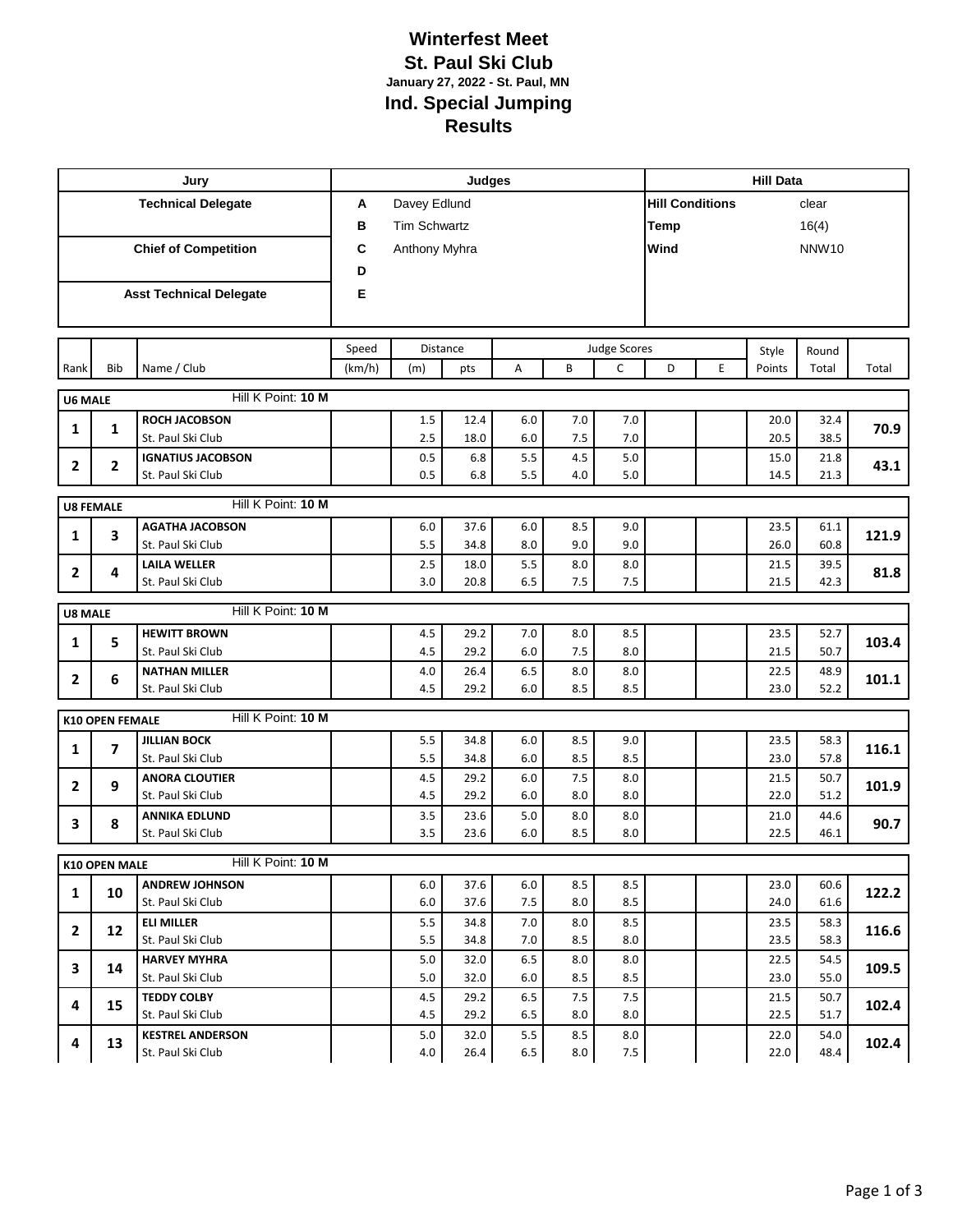## **Winterfest Meet St. Paul Ski Club January 27, 2022 - St. Paul, MN Ind. Special Jumping Results**

|                                            |                                              |                                            | Speed  | <b>Distance</b> |                          | <b>Judge Scores</b> |              |              | Style | Round |              |                |                |
|--------------------------------------------|----------------------------------------------|--------------------------------------------|--------|-----------------|--------------------------|---------------------|--------------|--------------|-------|-------|--------------|----------------|----------------|
| Rank                                       | Bib                                          | Name / Club                                | (km/h) | (m)             | pts                      | Α                   | B            | C            | D     | E     | Points       | Total          | Total          |
|                                            |                                              |                                            |        |                 |                          |                     |              |              |       |       |              |                |                |
| 6                                          | 11                                           | <b>WALTER GERSTNER</b>                     |        | 4.0             | 26.4                     | $6.0$               | 7.5          | 8.0          |       |       | 21.5         | 47.9           | 99.1           |
|                                            |                                              | Cameron                                    |        | 4.5             | 29.2                     | 6.5                 | 7.5          | 8.0          |       |       | 22.0         | 51.2           |                |
|                                            | Hill K Point: 20 M<br><b>U10 FEMALE</b>      |                                            |        |                 |                          |                     |              |              |       |       |              |                |                |
|                                            | 16                                           | <b>AVA CHAPMAN</b>                         |        | 13.0            | 26.4                     | 12.0                | 12.0         | 12.0         |       |       | 36.0         | 62.4           | 125.3          |
| 1                                          |                                              | St. Paul Ski Club                          |        | 13.0            | 26.4                     | 12.0                | 12.5         | 12.0         |       |       | 36.5         | 62.9           |                |
| 2                                          | 18                                           | <b>TERESA MYHRA</b>                        |        | 13.0            | 26.4                     | 12.0                | 12.0         | 12.0         |       |       | 36.0         | 62.4           | 124.8          |
|                                            |                                              | St. Paul Ski Club                          |        | 13.0            | 26.4                     | 12.0                | 12.0         | 12.0         |       |       | 36.0         | 62.4           |                |
| 3                                          | 17                                           | <b>LAYLA GERSTNER</b>                      |        | 10.5            | 14.4                     | 11.0                | 11.5         | 11.0         |       |       | 33.5         | 47.9           | 99.2           |
|                                            |                                              | Cameron                                    |        | 11.0            | 16.8                     | 11.5                | 12.0         | 11.0         |       |       | 34.5         | 51.3           |                |
| Hill K Point: 20 M<br>U10 MALE             |                                              |                                            |        |                 |                          |                     |              |              |       |       |              |                |                |
|                                            |                                              | <b>WESTON HARDER</b>                       |        | 12.5            | 24.0                     | 12.0                | 11.5         | 11.5         |       |       | 35.0         | 59.0           |                |
| 1                                          | 20                                           | Cameron                                    |        | 14.5            | 33.6                     | 12.5                | 12.5         | 12.5         |       |       | 37.5         | 71.1           | 130.1          |
| 2                                          | 19                                           | <b>ANDREW JOHNSON</b>                      |        |                 | $\overline{\phantom{a}}$ |                     |              |              |       |       |              |                |                |
|                                            |                                              | St. Paul Ski Club                          |        |                 | $\blacksquare$           |                     |              |              |       |       |              | $\blacksquare$ | $\blacksquare$ |
| Hill K Point: 20 M<br><b>K20 OPEN MALE</b> |                                              |                                            |        |                 |                          |                     |              |              |       |       |              |                |                |
|                                            |                                              | <b>JOSIAH MILLER</b>                       |        | 13.5            | 28.8                     | 12.5                | 12.0         | 12.0         |       |       | 36.5         | 65.3           |                |
| 1                                          | 21                                           | St. Paul Ski Club                          |        | 14.5            | 33.6                     | 12.5                | 12.0         | 12.5         |       |       | 37.0         | 70.6           | 135.9          |
|                                            |                                              | <b>BRAD HARDER</b>                         |        | 12.0            | 21.6                     | 11.5                | 11.5         | 11.5         |       |       | 34.5         | 56.1           |                |
| 2                                          | 22                                           | Cameron                                    |        | 13.0            | 26.4                     | 12.0                | 12.0         | 11.5         |       |       | 35.5         | 61.9           | 118.0          |
|                                            |                                              |                                            |        |                 |                          |                     |              |              |       |       |              |                |                |
|                                            | Hill K Point: 30 M<br><b>U12 FEMALE</b>      |                                            |        |                 |                          |                     |              |              |       |       |              |                |                |
| 1                                          | 26                                           | <b>ALAINA NEWTON</b>                       |        | 15.0            | $\overline{\phantom{a}}$ | 12.5                | 12.0         | 13.0         |       |       | 37.5         | 37.5           | 85.5           |
|                                            |                                              | St. Paul Ski Club                          |        | 17.5            | 10.0                     | 12.5                | 12.5         | 13.0         |       |       | 38.0         | 48.0           |                |
| $\overline{2}$                             | 24                                           | <b>DELIA JACOBSON</b><br>St. Paul Ski Club |        | 14.0<br>17.0    | (4.0)<br>8.0             | 12.5<br>13.0        | 12.5<br>13.0 | 13.5<br>13.0 |       |       | 38.5<br>39.0 | 34.5<br>47.0   | 81.5           |
|                                            |                                              | <b>AVA CHAPMAN</b>                         |        | 12.5            | (10.0)                   | 12.0                | 12.0         | 13.0         |       |       | 37.0         | 27.0           |                |
| 3                                          | 25                                           | St. Paul Ski Club                          |        | 16.5            | 6.0                      | 12.0                | 12.0         | 13.0         |       |       | 37.0         | 43.0           | 70.0           |
|                                            |                                              | <b>AISLEY EDLUND</b>                       |        | 11.5            | (14.0)                   | 12.0                | 11.5         | 12.5         |       |       | 36.0         | 22.0           |                |
| 4                                          | 27                                           | St. Paul Ski Club                          |        | 12.5            | (10.0)                   | 12.5                | 12.0         | 12.5         |       |       | 37.0         | 27.0           | 49.0           |
|                                            | 23                                           | <b>LOUISA JACOBSON</b>                     |        | 11.5            | (14.0)                   | 11.0                | 11.5         | 12.5         |       |       | 35.0         | 21.0           |                |
| 5                                          |                                              | St. Paul Ski Club                          |        | 12.0            | (12.0)                   | 12.0                | 11.0         | 12.5         |       |       | 35.5         | 23.5           | 44.5           |
| U12 MALE                                   |                                              | Hill K Point: 30 M                         |        |                 |                          |                     |              |              |       |       |              |                |                |
|                                            |                                              | <b>JACOB LARSON</b>                        |        | 22.0            | 28.0                     | 13.5                | 13.5         | 13.5         |       |       | 40.5         | 68.5           |                |
| 1                                          | 28                                           | St. Paul Ski Club                          |        | 24.5            | 38.0                     | 13.5                | 14.0         | 14.0         |       |       | 41.5         | 79.5           | 148.0          |
|                                            |                                              |                                            |        |                 |                          |                     |              |              |       |       |              |                |                |
|                                            | Hill K Point: 30 M<br><b>K30 OPEN FEMALE</b> |                                            |        |                 |                          |                     |              |              |       |       |              |                |                |
| 1                                          | 29                                           | <b>GEMMA JACOBSON</b>                      |        | 16.0            | 4.0                      | 13.0                | 12.0         | 13.0         |       |       | 38.0         | 42.0           | 79.5           |
|                                            |                                              | St. Paul Ski Club                          |        | 15.0            | $\blacksquare$           | 13.0                | 11.5         | 13.0         |       |       | 37.5         | 37.5           |                |
| Hill K Point: 46 M<br>U14 MALE             |                                              |                                            |        |                 |                          |                     |              |              |       |       |              |                |                |
|                                            |                                              | <b>JACOB LARSON</b>                        |        | 31.0            | 12.0                     | 13.5                | 15.5         | 15.0         |       |       | 44.0         | 56.0           |                |
| 1                                          | 30                                           | St. Paul Ski Club                          |        | 30.0            | 8.8                      | 13.5                | 16.0         | 15.5         |       |       | 45.0         | 53.8           | 109.8          |
|                                            |                                              |                                            |        |                 |                          |                     |              |              |       |       |              |                |                |